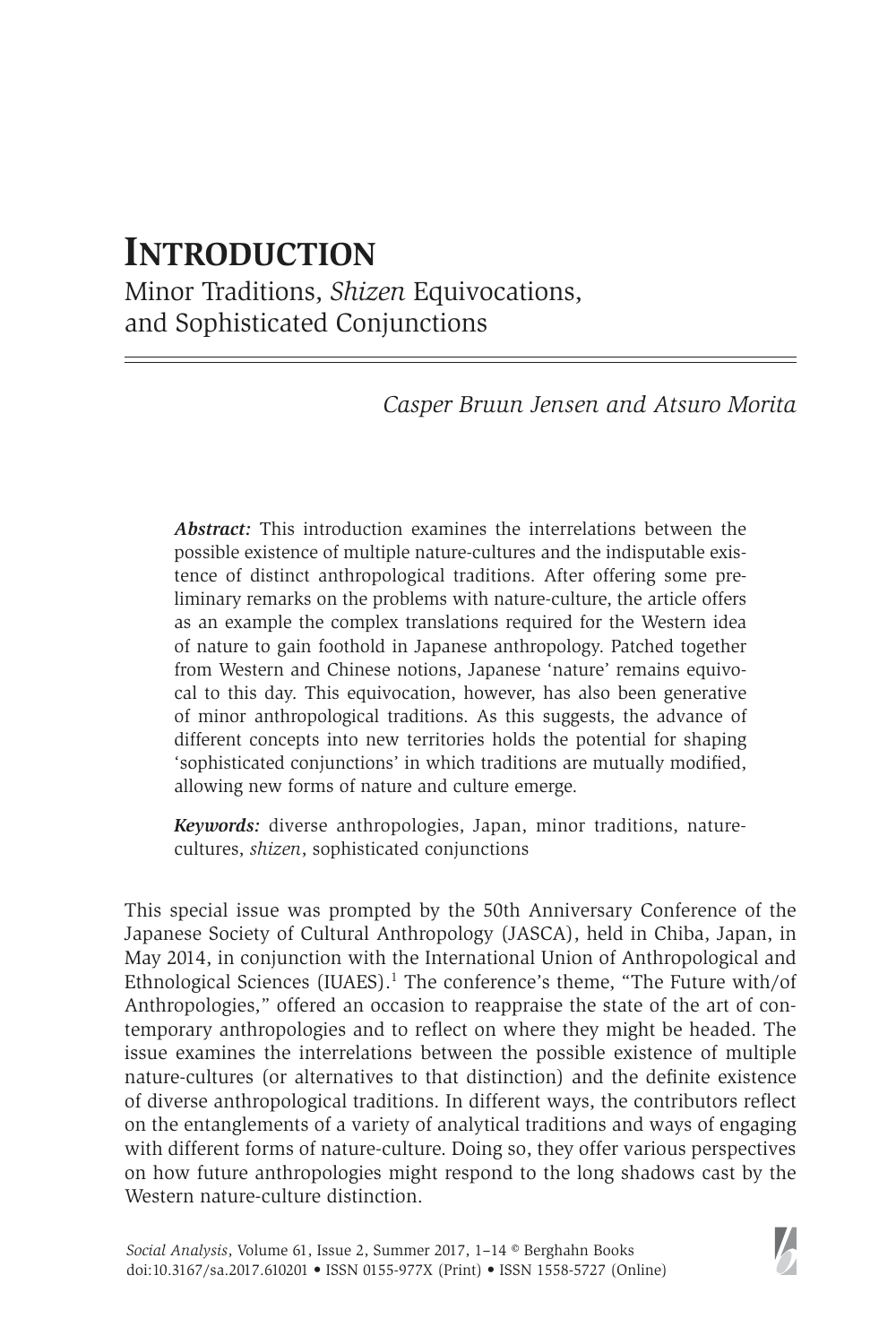Even in the West, the dichotomy between nature and culture is far from straightforward. As Marilyn Strathern (1980: 177) noted decades ago: "No single meaning can in fact be given to nature or culture in western thought; there is no consistent dichotomy, only a matrix of contrasts." Once one turns to the nature-culture complex from non-Western anthropological perspectives, the 'matrix of contrasts' becomes even more tangled (Viveiros de Castro 1998; Wagner 1981). After reviewing some recent arguments about the existence of multiple nature-cultures, we proceed to consider how these discussions overlap with, and are diffracted by, the existence of diverse anthropologies. For illustration, we dwell on the complexity of nature and culture in the context of Japanese anthropology. This focus allows us to pinpoint some key issues that arise when one examines (partial) connections between diverse anthropologies and multiple nature-cultures.

## **Do 'They' Have Nature and Culture?**

Several decades of work in feminism, anthropology, and ecology have criticized the Western cultural inclination to 'dominate' nature (e.g., Merchant 1983). Increasingly, however, the dichotomy of nature and culture has itself come under fire. Most significantly, this has occurred as part of the simultaneously unfolding 'ontological turns' in anthropology (e.g., Holbraad et al. 2013) and in science and technology studies (STS) (e.g., Jensen 2012; Mol 2002; Pickering 1995). While societies generally distinguish between human and non-human domains, these differences do not usually map onto the Western contrast between nature and culture (Strathern 1980). Yet the conceptual importance of that distinction remains central to much anthropology.

One consequence of assuming a separation between nature and culture is that ethnographic material will appear to elicit relationships between them. Fields such as ecological and environmental anthropology advertise by their very names the promise of 'bridging' domains (see also Latour 2004). However, the dichotomy is also operative in political and economic anthropology, where nature figures as the ground upon which the dramas of culture unfold. Another consequence is that people's activities can be characterized either in terms of their cultural treatment of natural environments or in terms of environmental influences on society and culture. For example, if indigenous people treat plants, trees, and landscapes with certain forms of 'respect', this can be described as living harmoniously 'with nature' (e.g., Bird-David 1999). Such forms of analysis pave the way for broader claims about the differences between indigenous holism and Western nature-culture dualism.

Scholars like Strathern (1980) and Eduardo Viveiros de Castro (1998) have carried out a long struggle to escape the parochialism of seeing all the world's peoples reflected in a Western image. Famously, they developed forms of anthropology that took the practices and cosmologies of people not simply as ethnographic 'information' that could be theoretically processed using the standard anthropological repertoires, but as conceptual starting points for widening, redefining, or challenging them. Below, we consider what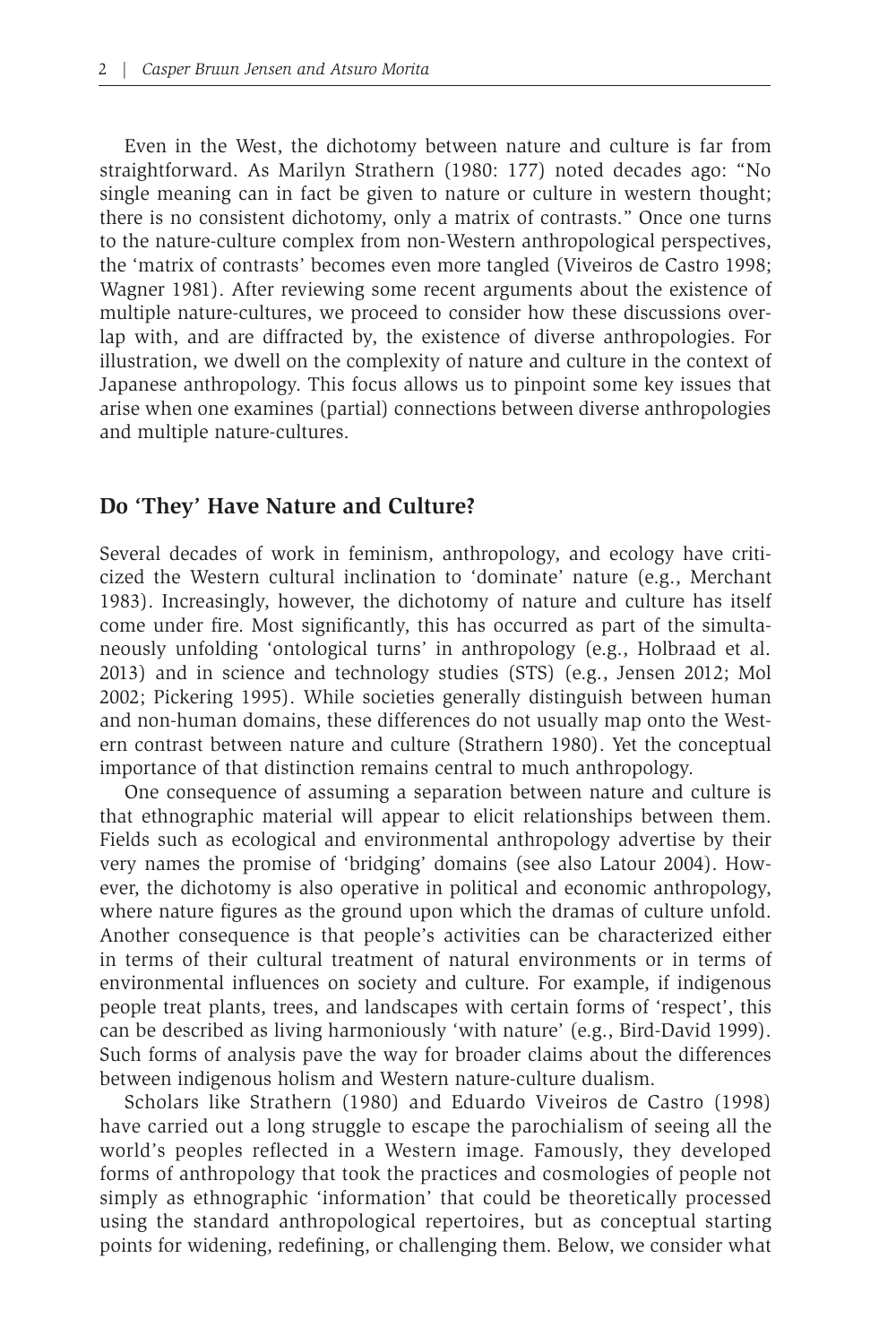such a challenge looked like during the initial appearance of 'nature' in Japan. First, however, we situate the discussion in relation to Bruno Latour's diagnosis of modernity.

### **Have 'We' Ever Been Modern?**

In *We Have Never Been Modern*, Bruno Latour (1993) famously argued that Western modernity is premised on a strict separation between nature and culture. Since this separation can never be maintained in practice, not even in the 'modern' West, however, he argued that in reality no one has ever been modern. Latour was by no means inattentive to the strenuous attempts to shore up the nature-culture distinction. But in his diagnosis, these efforts simply cover over the multiple ways in which 'moderns' continuously undo, mix up, or hybridize their categories.

Whether one turns to commerce, politics, technology, or society, one finds 'nature within' (from the minerals of our infrastructures to the animals harnessed to sustain human livelihoods). Reversely, whether one turns to natural parks, ocean beds, or the Antarctic, one finds 'culture within' (from laws and regulations to tourism and resource extraction). In short, one can examine neither natural nor cultural 'domains' for long without coming face to face with a multitude of entities that cross the line and act in a sphere where they are not supposed to belong. Although the modern world claims to be dual, it is thus, in fact, a multiplicity.

In a parallel effort, Andrew Pickering's (1995) *The Mangle of Practice* dispensed with the nature-culture distinction and put in its place a 'dance of agency' in which an open set of elements engaged in unpredictable encounters. Much of Pickering's later work has pointed to the dangers of modern approaches that are capable of imagining nature only as a set of entities to be rationally controlled (see, e.g., Pickering and Guzik 2008). Increasingly, Pickering has sought out minor traditions in support of an imagination of coexistence based on flows of becoming. Such minor traditions might also be elicited in the form of diverse anthropologies.

#### **Diverse Anthropologies and Minor Traditions**

It goes without saying that anthropology takes multiple forms. There are also various conventional ways of categorizing this diversity, including by substance and theme, temporality and development, or national tradition. In the American context, Franz Boas famously developed the four-field approach. In this classification, anthropology was viewed as a set of domains, each with its own set of problems and concerns. Later developments, however, made this classification appear ever more tenuous.

Gender studies questioned the distinction between nature and nurture, between sex and gender, and between the physical-biological and the sociological-cultural (e.g., Ortner 1972). Multispecies anthropology pointed to the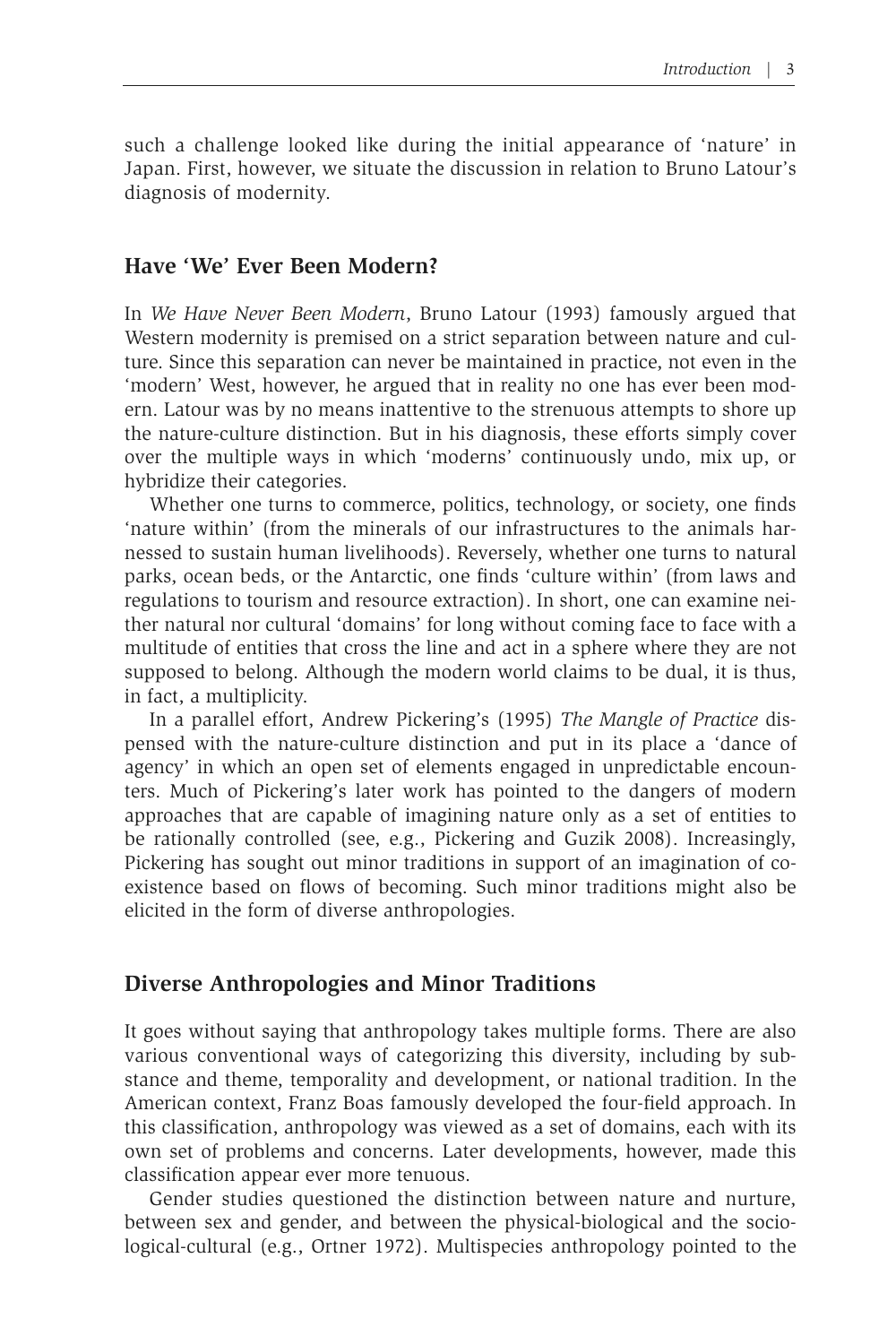mutual shaping of people and their animal companions and raised questions of shared communication and forms of cross-species 'kinship' (Haraway 2006). At the same time, science and technology studies offered analyses of the conceptual instability and variability of the distinction between nature and culture, both in general (Latour 1993) and within particular forms of scientific inquiry (Knorr Cetina 1999). Each of these developments suggests that any substantive typology of general anthropological domains must be viewed with considerable skepticism.

Another way of characterizing the diversity of anthropologies proceeds by correlating time and theoretical development. Genealogical rather than thematic, this kind of story line narrates changes from evolutionary approaches to functionalism, structuralism, and symbolic and political anthropology, ending with an explosion of approaches after the 1970s, the debris of which has not yet settled and probably never will.

Finally, the idea of national traditions is regularly invoked. Thus, French anthropology is said to be inclined toward abstraction, as exemplified by structuralism, while English anthropology has a penchant for empiricism, American anthropology in the tradition of Boas is culturalist, and German approaches have romantic traits (Barth et al. 2005). Notably, this way of accounting for anthropological diversity centers on the traditions of a few countries. Rarely is it imagined that other anthropologies could exist, or perhaps even *do* exist, which rely on premises that are at variance with those that emerged in the Euro-American centers (but see Ribeiro and Escobar 2006).

In their study of Franz Kafka, Gilles Deleuze and Félix Guattari (1986: 16) argued that 'minor writing', rather than describing what is written in a small or otherwise insignificant language, characterizes "that which a minority constructs within a major language." Following this line of thought, we might be on the lookout for minor anthropologies with conceptual and descriptive styles that are different from those of the major traditions, without, for that matter, being radically detached from or incommensurable with them. The question, as Deleuze and Guattari suggested, is rather how such traditions create their distinctiveness from a marginal position 'within'.

While minor traditions are inflected by major ones, it is worth noting that the influence is not one-way, since the latter have also been shaped by encounters with initially foreign intellectual environments. Thus, Boas traveled from Germany to the US and brought along the idea of *Kultur*, which had such a formative effect on American cultural anthropology. Lévi-Strauss's encounter with the Americas in the 1940s led to the development of French structuralism while also being formative for Brazilian anthropology. Around the same time, the French sociology of Durkheim and Mauss were exported not only to the UK but also to Japan (Aruga 2000; Kuper 1996). In one sense, these exchanges can be seen as a sort of gradual convergence of sets of previously unrelated interests. Yet behind the façade of shared disciplinary projects, radical differences in style and interest persist. This is where we might search for minor anthropologies.

In Japan, as we shall see, the precursor of present-day anthropology emerged at the point of convergence between folklore studies (*minzokugaku*), known for its extremely descriptive style, and French social theory (Aruga 1939, 2000).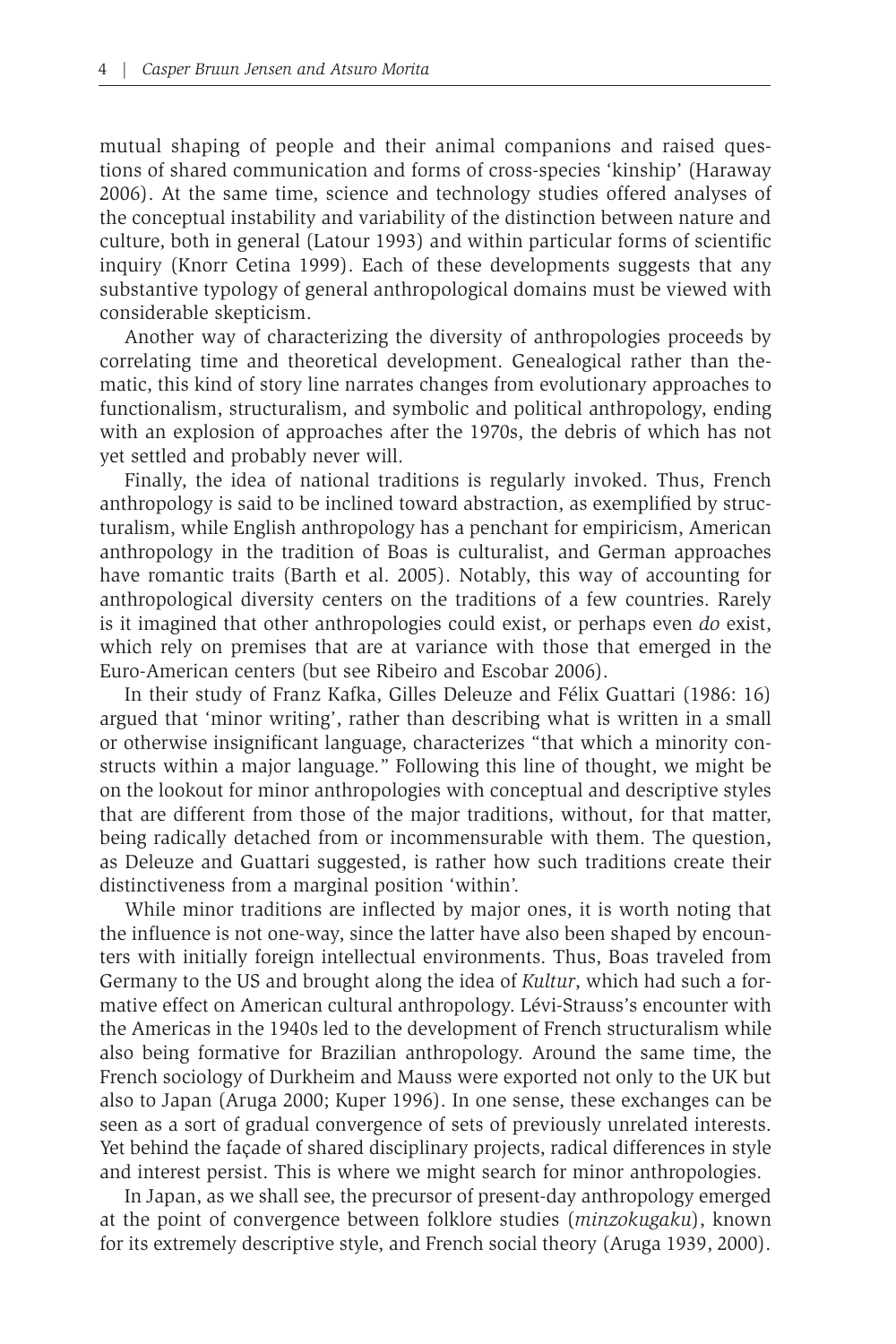In time, this initial convergence led to new forms of diversity. Particular styles of description and analysis were recreated in encounters with dominant traditions, but they did not so much lose distinctiveness as gain it in a different form. Diversity was never abolished.

#### *Shizen* **Equivocations: Nature Goes to Japan**

Until the post-Meiji period, the notions of nature and culture were foreign to Japan. Even after they were introduced, the terms appeared disconnected. To this day, their immanent relationship, which appears so obvious to Westerners, often remains obscure, even to Japanese social scientists (Yanabu 1977). Around 1900, after nearly 50 years of discussion, *shizen* (自然, Chinese *ziran*) was established as the proper translation of 'nature' (see also Satsuka 2015: 19–20, 175–189). The problem was how to create an equivalence between 'nature' and the existing Chinese concept. In Chinese thought, things have propensities to develop and change as part of complex configurations (Jullien 1995). In order to retain harmony in the universe, it is important to abstain from intervening in these unfolding processes. Classic works, such as those by Lao-zi, used *ziran* to describe these immanent forces, and the term was thus specifically contrasted with any order created by human activity. When nature arrived on the Japanese scene, this use was well established among both state-sponsored Confucian political theorists and critics of feudalism (Maruyama 1974).

In Japanese, *shizen* is conventionally contrasted with *sakui* (作為), an action or artifice that is changed according to human will. Superficially, the contrast resembles the dichotomy between nature and culture. According to the translator and literary critic Yanabu Akira (1977), the decision to translate nature as *shizen* hinged on just this similarity. However, within the semantic field other contrasts gave the concept a very different inflection. For one thing, *shizen* was used as an adjective or adverb, not as a noun (*shizen-na* and *shizen-ni* roughly mean 'spontaneous' or 'spontaneously'). Moreover, the term referred neither to a general domain nor to a collection of entities (Saegusa 1968). For example, *shizen* could be used to characterize not only non-human processes but also human states. Being in a state of *shizen* (*shizen*-*tai*) means having a relaxed mind or body. In traditional, vernacular Japanese, and in stark contrast with the Western idea of a passive nature, the meaning of *shizen* can thus be roughly translated as 'spontaneous becoming'. Here is a key difference, for whereas nature, seen as a resource for human ingenuity, 'matches' with culture, *shizen* and its opposite *sakui* are mutually incompatible: wherever there is human effort, there is by definition no *shizen*.

In the early twentieth century, *shizen* gradually became a noun that could be used to denote things in the universe. Eventually, as noted, it became the common neologism for nature (Saegusa 1968). However, the original meaning has not vanished. The situation can be illuminated by the notion of 'equivocation', which Viveiros de Castro (2004) uses to denote situations in which people disagree without knowing that they do so, either because they use the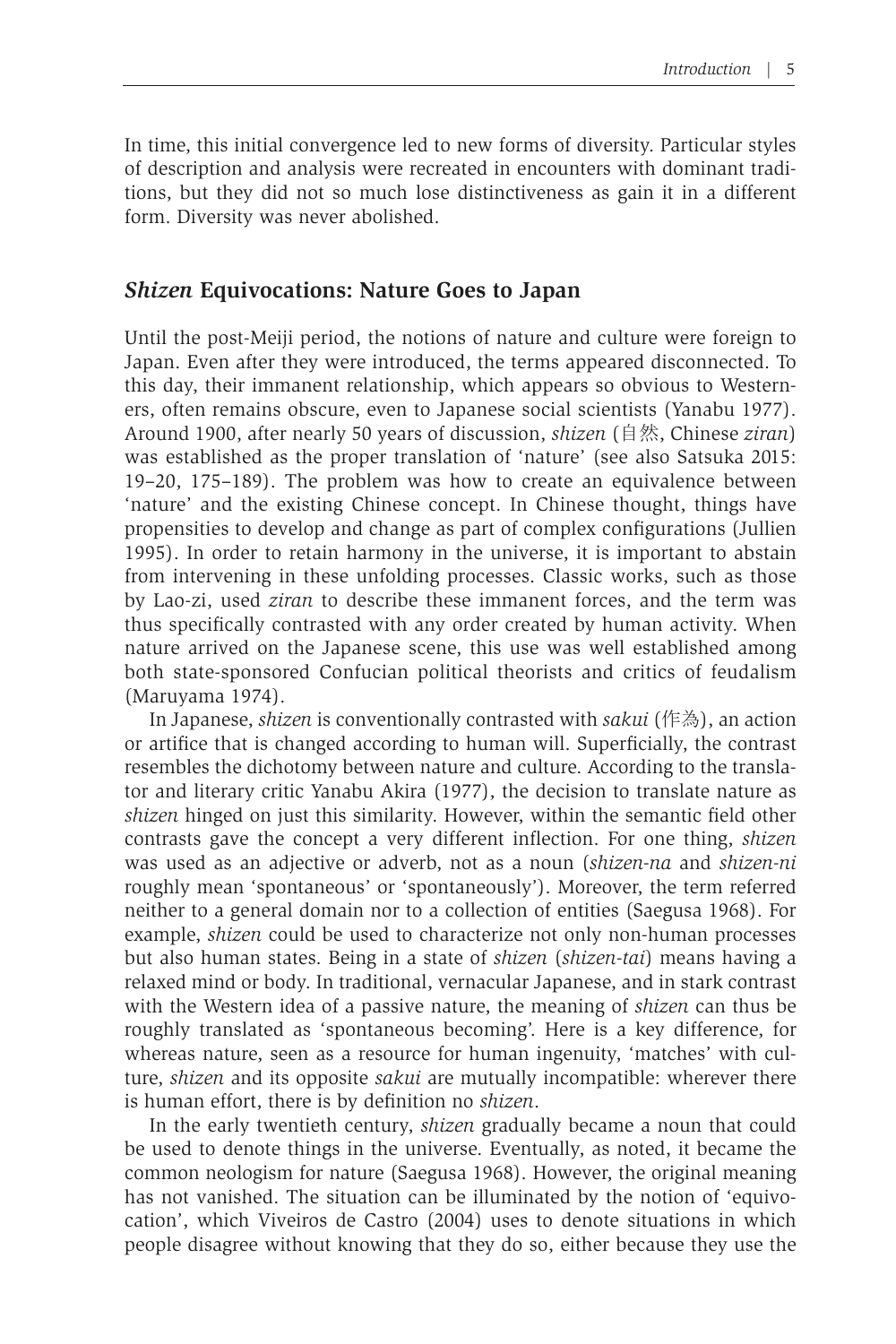same word for radically different purposes, or because they assume that their different words 'really' mean the same thing.

While Viveiros de Castro is mainly concerned with ethnographic encounters between Westerners and non-Westerners, the case of *shizen* indicates that such equivocations can be internalized in words and concepts. Along these lines, Yanabu has argued that even when *shizen* is used 'formally', for example, in literature or social science, the 'contradiction' between nature and *shizen* is often felt as a strange kind of gap between words and content, which is nevertheless rarely raised to the point of conscious reflection. Unbeknownst to most speakers, we might say, the concept contains an internal equivocation. We examine below the role that this equivocation has played in the emergence of certain minor traditions within Japanese social science.

#### **The Minor and the Major**

If Japan offers an interesting case for examining the relation between diverse anthropologies and multiple nature-cultures, it is, among other reasons, because the country offers a sort of reversal of Western anthropology. Whereas Western anthropologists aim to unlearn the nature-culture distinction through encounters with non-Western Others, Japanese anthropologists had to gradually learn the distinction in situations where the 'alterity' came from 'the West'.

As Julia Thomas (2001) has argued, the new concept of nature integrated diverse notions and imaginaries about land, climate, and livelihood in a way that turned the Japanese landscape into the basis for national identity. Commentators have argued that Japanese nature was part of nationalist projects from the early twentieth century (Ivy 1995; Sakai 1997), the same period in which the new meaning of *shizen* took form. Since scholars were involved in this naturalization of nationalism, the formation of new major traditions within the Japanese social sciences was based on correlating the new nature with a nativist politics. Yet not all intellectual developments were subsumed by the majority tradition. *Shizen* equivocations also facilitated the emergence of minor traditions.

Yanagita Kunio, the founder of Japanese folklore studies (*minzokugaku*), deliberately resisted the introduction of social science methods. His popular *The Legends of Tono*, published in 1910, emphasized the close ties between traditional lifestyles, rural landscapes, and spirituality. This work profoundly influenced the Japanese nostalgic imagination and prepared the grounds for a naturalized view of national identity. Yanagita also established the particular descriptive style of Japanese folklore studies, which freely traces connections among entities including people, spirits, and land. Yanagita's ([1930] 1993) *The Social History of the Meiji and Taisho Era*, for example, covers extremely variable topics, from the color of new garments to the cultivation of cotton and morning glory. It was entirely indifferent to distinctions between nature and culture.

As sociology and anthropology gradually 'modernized' under Western influence, Yanagita's unruly style was destined to recede to a minor position. A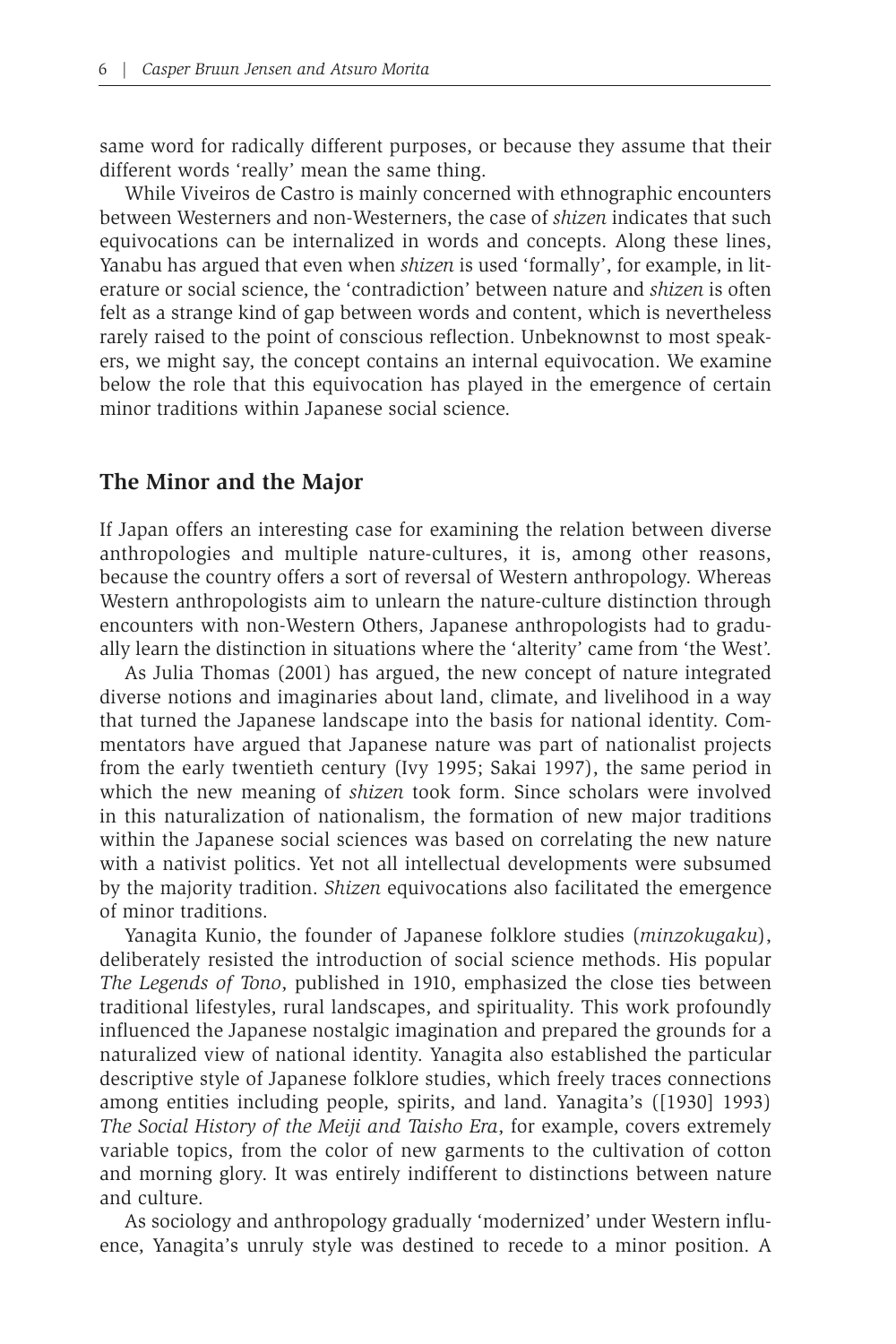few years after the publication of *Social History*, Aruga Kizaemon, Yanagita's younger collaborator, adopted the social theory of Durkheim and Mauss to systematically analyze the structure of Japanese rural societies. This break with folklore studies marked the beginning of the domain of the social as an object of Japanese ethnography (Aruga 1939, 2000).

Even so, Yanagita's *Social History* continues to influence Japanese social science to this day. Although it fails to conform to the format and expectations of modern social science, and despite having hardly any recognizable analytical structure, it is still used in introductory courses to sociology and anthropology. This persistent popularity, we think, is indicative of the co-existence of certain discrepant predispositions in Japanese social science. On the one hand, Japanese scholars have long sought to modernize their disciplines by adopting Western approaches and theories. On the other hand, 'tradition' continues to provide a kind of implicit aesthetics, which focuses on the elicitation of tiny details and encourages roaming freely across empirical terrain.

Indeed, this aesthetico-descriptive style was deployed by later generations, including by the historian Amino Yoshihiko, for purposes that were different in equal measure both from Yanagita's original writings and from interpreters who aimed to shore up Japanese nationalism with evidence from folklore. Since the 1980s, Amino (e.g., 2012) has written numerous books that challenge the mainstream view of national identity by describing the empirical diversity of farmers, nomads, outcasts, and outlaws. Influential far beyond the confines of Japanese history, Amino's body of work has given rise to something like a paradigm shift in the social sciences.

It is telling that Yanagita was an avid reader of *L'Année Sociologique* and developed his style of folklore in conversation with, and as a deliberate alternative to, the cutting edge social theory of the time (Aruga 2000). Adopting a strategy resembling Gregory Bateson's (1972) 'complementary schismogenesis', which designated a contrastive and non-competitive mode of response, Yanagita dealt with the intrusions of French social theory not by articulating counter-theory but by creating the descriptive aesthetics of *minzokugaku.*  However, this was not the only path taken.

In the 1950s, Japanese social science was under reconstruction as part of the general US-directed effort to modernize higher education. One outcome was the emergence of the now famous Kyoto School of ecological anthropology, for which the founder of Japanese primatology Imanishi Kinji—famous and controversial due to his studies of kinship and social structure among primates—was an important inspiration. Faced with American modernization theory and the post-war revival of Marxism, Imanishi's student Umesao Tadao ([1957] 2003) developed an ecological approach to human history. He saw the development of human societies as analogous to ecological succession, whereby the vegetation of a given space 'naturally' develops, for example, from grasslands to shrublands to forest. Excepting exogenous disturbance, succession was thus a unilateral process, the endpoint of which would be a highly stable climax vegetation.

On this theoretical premise, Umesao argued that both European and Japanese modernization was based on a kind of spontaneous development, which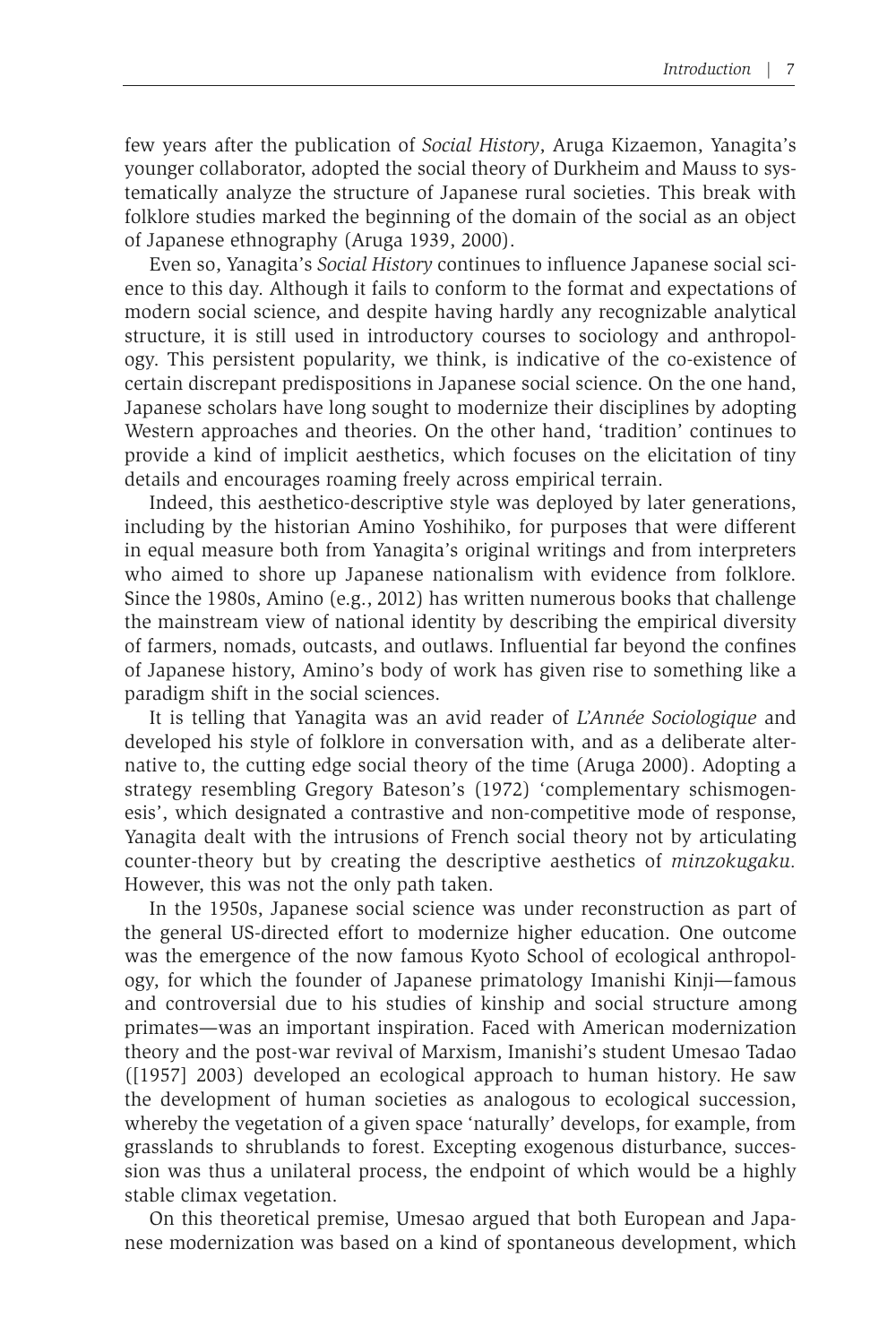he called 'autogenic succession'. In contrast, China and the Middle East were inhibited from modernizing because of external disturbances, such as invasions by pastoral people. For Umesao, these processes evidenced multilateral development paths that could simultaneously be contrasted with Marxism and forms of modernization theory that assumed linear progress. Umesao's hypothesis aroused much controversy. In tandem with the decline of Marxism after the 1970s, however, his correlations of societies and their environments became very popular in Japanese public debate. Meanwhile, the influence of the Kyoto School's socio-ecological approach also increased within anthropology. Exemplifying Bateson's (1972) 'symmetrical schismogenesis', Umesao sought competition with foreign social theory. Rather than deploying a contrastive mode of response, like Yanagita, he escalated rivalry by adopting what Bateson would call similar 'norms of behavior'. Yet what is most interesting about Umesao's socio-ecological approach for our purposes relates to the *shizen* equivocation.

As noted, Japanese intellectuals tend to interpret 'nature' in line with the traditional Chinese sense of *shizen* as emergent dynamism. Famously, the 1880s Japanese introduction to Darwin's writings explained natural selection not as a selection by 'nature' but as an operation of immanent force (Yanabu 1977). Similarly, Umesao's concept of autogenic succession was premised on the idea that ecological transformation unfolds immanently within an ecosystem. Thus, even as the Kyoto School developed a specialized vocabulary, inspired by Western ecology and in direct competition with it, its core concepts embed Chinese traces of nature as spontaneous becoming. Autogenic succession is, in effect, a modern inheritor of the *shizen* equivocation.

In different ways, folklore studies and socio-ecology were both responses to the transformations wrought by the introduction into Japanese social thought of Western nature. Both were interwoven with the politics and policies of nationalist nature and, thus, with major national traditions. Yet both also became involved in complex processes of alignment with and differentiation from imported major traditions, becoming minor in the process. As for 'nature', even as it gradually became integral to Japanese anthropology, it has never been able to take over the semantic field.

## **Japanese (Non-)Modernity**

James Ferguson (1997: 169) has observed that anthropology is obsessed with locality—ideally, locality that is "muddy, tropical, disease-infested." Places "that have not experienced development" are regularly seen as the "most anthropological" (ibid.). Behind this thriving cliché lies the notion that people in those locales are barely influenced by Western conceptions and modes of life, which is just why they offer ideal pedagogical sites for unlearning modernity. In this light, Japan appears as a singularly poor anthropological location: it is far too modern and hardly disease-infested at all. Indeed, since the Meiji 'restoration', Japanese society has often been perceived, both from within and from without, as the ultimate modernizer.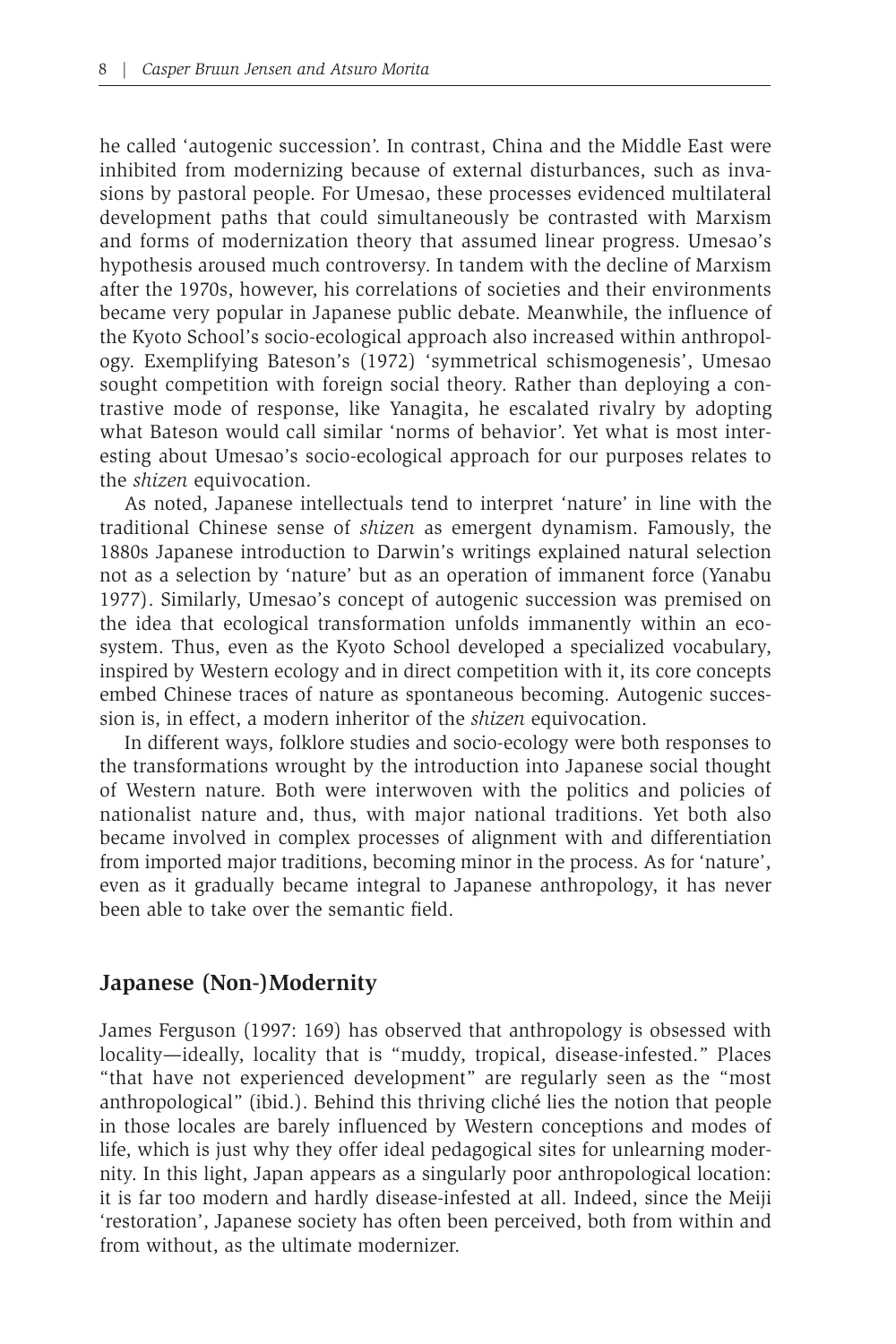It is also common to characterize Japan in terms of proliferating hybrids and mixtures (Clammer 2001). Yet if Japan is at once unabashedly hybrid *and* modern, this runs counter to Latour's (1993: 30) argument that 'the modern' is characterized by "a total separation between nature and culture." Paradoxically, Japan appears fully modern although, from Latour's perspective, it lacks the distinguishing feature of modernity (Jensen and Blok 2013).

Above we have hinted at some explanations of this peculiar situation. Instead of modernity replacing tradition, the case of Japanese social science shows minor traditions burrowing through—and operating from within—major (imported) ones. Instead of purifications and hybridizations of modern nature and culture, Japanese (non-)modernity is infused with *shizen* equivocations. The entry of Western traditions in Japan, then, did not just eradicate minor traditions, it also helped to create them (see also Jensen and Morita 2012; Kasuga and Jensen 2012). The introduction of novel concepts such as 'nature' and the 'social' (imported with French social theory) generated conceptual frictions (Tsing 2005) that, in turn, led to the formation of new equivocal terms (e.g., *shizen*) and also to challenges to Western social theory in what only seemed to be its own language.

Meanwhile, the aesthetic affiliated with Yanagita's folklore ran as an undercurrent, at once offering to mainstream social science a target against which it could define itself and a descriptive style and aesthetic vision that continue to influence it. This situation is illustrative, then, not only of ethnographic diversity but also of diverse forms of anthropology, whose distinctions cannot be mapped onto substantive, temporal, or national classifications because they cut across them.

Over the last century, thematic orientations, conceptual genealogies, and national disciplinary traditions have become entangled in increasingly complex ways. The occasional intersections but otherwise parallel lives of major and minor anthropologies have contributed to the emergence of new approaches in particular locations and to the reassertion of the significance of older ones (in updated form) in others*.* Indeed, the entanglements of major and minor anthropologies might be characterized in terms of co-existing swirls of time and space (cf. Serres and Latour 1995). Or, as Strathern (1992) might say, perhaps we are living in an era where there is simultaneously more novelty and more tradition.

## **Sophisticated Conjunctions**

The present moment testifies to a relativization, if not a collapse, of both nature and culture. It is no longer clear that there is 'one' of either. Indeed, it is no longer certain that nature and culture constitute encompassing domains at all (Strathern 1992: 215n41). It is as if nature and culture have either exploded or imploded. One response to this situation takes the form of calls to move beyond the two cultures of humanities and science (Snow 1959) to new forms of interdisciplinary integration of the cultural and the natural (Nowotny et al. 2001). The premise of interdisciplinarity is that forms of knowledge can be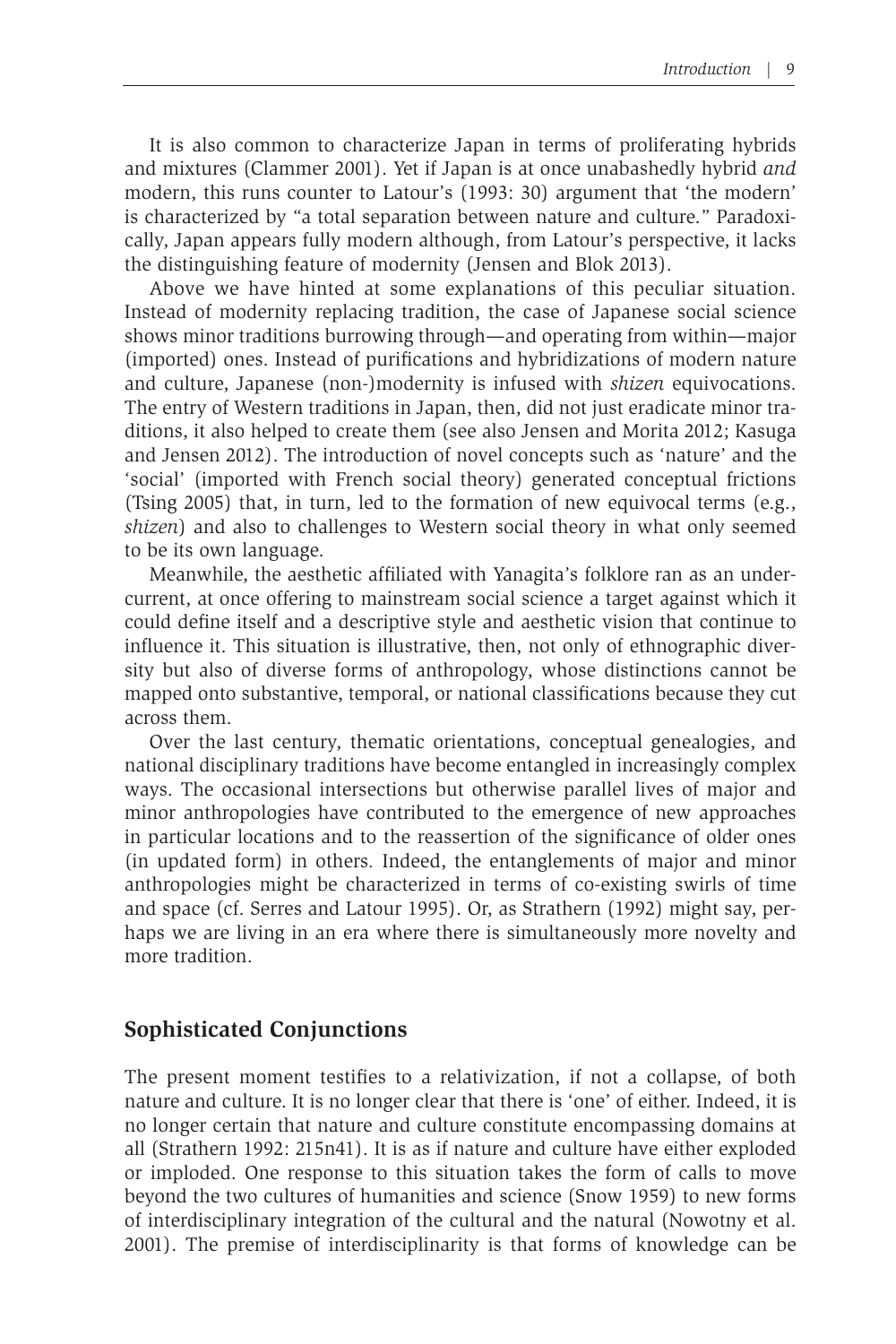enhanced by integration and combination, for example, by developing shared problems or cross-cutting themes. Thus, the natural sciences can add knowledge of nature to the knowledge of culture produced by the social sciences, and vice versa.

Our examination of diverse anthropologies and of the nature-cultures they elicit reveals the limitations of this approach. Natural scientists are themselves already busily engaged in imagining and producing both nature and culture. Conversely, as we have highlighted, anthropology also deploys varied conceptions of nature. Whether we look to different countries and peoples or examine different anthropological traditions, we invariably find patterns of many cultures and many natures. Rather than an interdisciplinary puzzle, to which each discipline contributes a few pieces of knowledge that somehow miraculously add up, this is an image in which each discipline produces many whole worlds, the incongruence of which can be confidently assumed.

In this situation, no one is able decide in general which kind of nature or culture should matter and why. Nor does anyone have access to any neutral ground from which to determine whether and how different worlds should be brought into dialogue. Given that nature-cultures proliferate in all directions, the aspiration to 'integrate' disciplinary knowledge appears fundamentally flawed. Yet this does not mean that diverse anthropologies and their multiple nature-cultures are doomed to live parallel lives. As Barbara Smith (2012) has suggested, scholars are able to produce 'sophisticated conjunctions' of knowledge if they remain scrupulously attuned to, and reflexive about, their different conceptual orientations and assumptions. Nor are such conjunctions achievable only by university researchers, for as Strathern (2004: 551) has observed, ongoing societal transformation has itself become "a factor in the production of knowledge and its interventions form one of the platforms for the applications of knowledge."

There is thus a recursive and co-evolving relation between the kinds of natures and cultures propagated by intellectual discourse and the realities that they describe (Jensen and Winthereik 2013). Looking backward, what appear to be distinctive traditions and styles turn out to be products of moving ideas and people (Clifford 1992; Mohácsi and Morita 2013). The 'traditional' Chinese concept of *ziran*, too, is the result of a long history of East Asian exchanges (Amino 2012; Hamashita 2008; Morita 2013). Looking ahead there are also many new opportunities for lateral movements across practices, disciplines, settings, and problems, as well as novel ways of connecting what might seem to be disparate concerns (Maurer 2005).

## **The Contributions**

With the present issue, we seek to bring such opportunities and movements to light. Obviously, we are unable to deal with anthropological diversity and its multiple ways of tackling nature-culture in its entirety. We have simply gathered a range of scholars from very different traditions who come to terms with, or find ways around, nature-culture complexes. In illuminating the multiplicity of nature-cultures, they are also creating sophisticated conjunctions.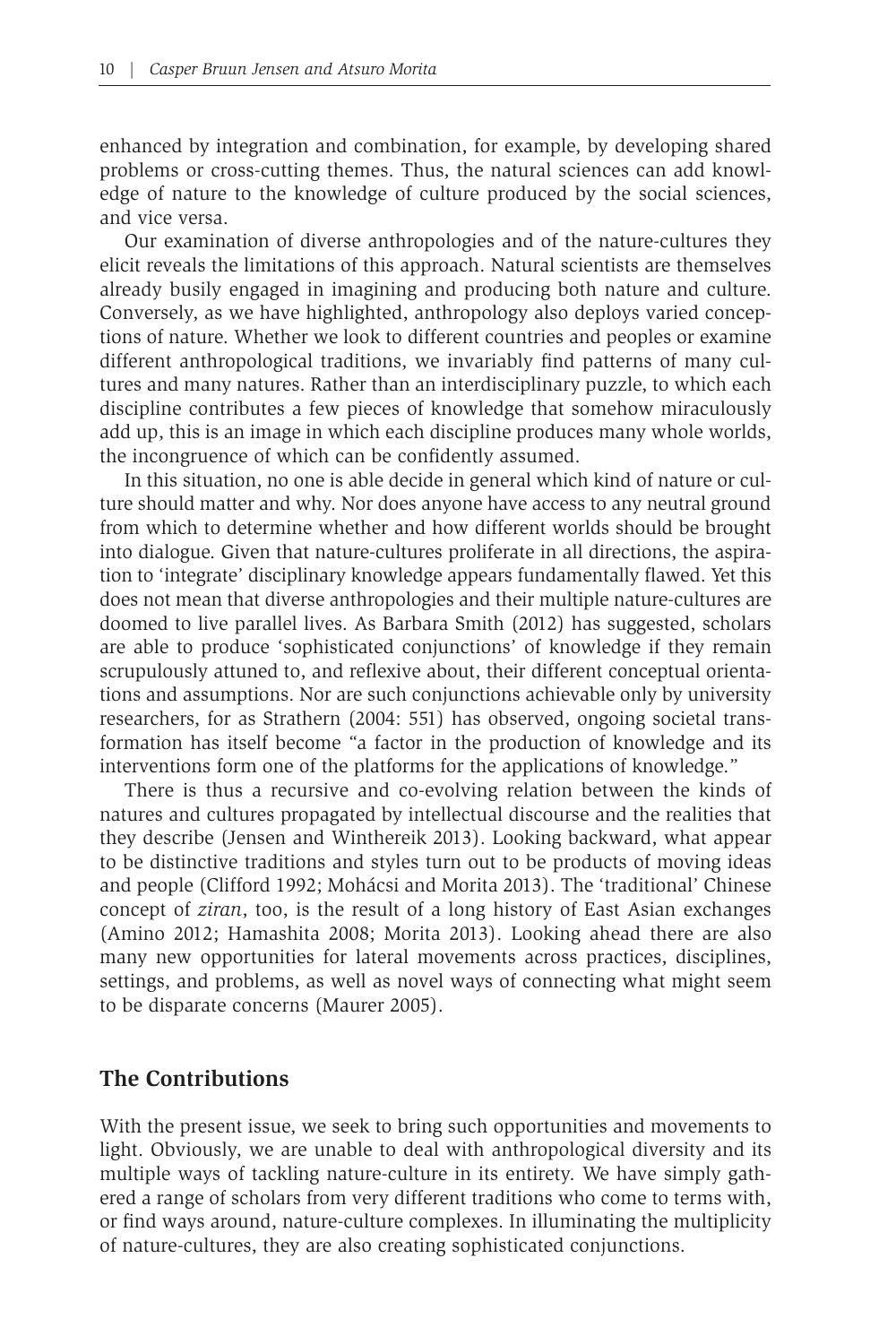Beginning in the West, Strathern's contribution, "Naturalism and the Invention of Identity," focuses on the ways in which early modern Europeans, particularly John Locke, came to separate out natural and cultural relations and on the consequence of this separation for later understandings of kinship. Thus, her article traces the relation between this complex history and the emergence of the common Western distinction between nature and culture.

Moving between Western physics and Fijian religious movements, Naoki Kasuga's article, "Between Two Truths: Time in Physics and Fiji," works through a set of contrasts between their ways of imagining time. This analytical contrivance provides Kasuga with an opportunity to pose hard ontological questions back to physicists and Fijians—and also to anthropologists involved in the 'ontological turn'.

The next three articles unfold within Western science, the supposed realm of naturalism. In "Natures of Naturalism: Reaching Bedrock in Climate Science," Martin Skrydstrup draws on an ethnography of research in Greenland to examine the different inflections that climate scientists give to naturalism in the course of their work. Taking us to the Amazon, Antonia Walford's "Raw Data: Making Relations Matter," finds the very notion of raw data as bits of extracted pure nature oxymoronic. Rather than raw, nature is full of relations from the get-go, and they must be carefully removed from data to make it amenable to scientific analysis.

As suggested by its title, Heather Anne Swanson's article, "Methods for Multispecies Anthropology," examines the potential of experimenting with methods across disciplinary boundaries. Focusing on salmon fish ear bones, Swanson argues that anthropologically unconventional methods, such as otolith analysis, might enrich anthropology while contributing to an emergent minor anthropology that centers on entangled multispecies histories.

Continuing the focus on human-animal relations, Kazuyoshi Sugawara's article, "A Theory of 'Animal Borders,'" illustrates how the classical tradition of Kyoto School anthropology is being transformed in the twenty-first century. Drawing scholars like Dan Sperber, George Lakoff, and Maurice Merleau-Ponty into conversation with G|ui foragers of the Central Kalahari Desert, Sugawara offers a novel perspective on how relations and borders are established between people and animals.

Our own contribution, "Delta Ontologies: Infrastructural Transformations in the Chao Phraya Delta, Thailand," examines a history of entwined relations between technical infrastructures, traveling scientist-entrepreneurs, and galactic polities. This interplay has generated two contrasting yet intercalated delta ontologies—one terrestrial, the other amphibious.

Finally, Andrew Pickering's article, "The Ontological Turn: Taking Different Worlds Seriously," engages in the daunting task of figuring out what it means to inhabit different worlds. Differentiating his ontological approach from anthropological ones, Pickering develops the notion of 'islands of stability' to characterize how particular material and performative tracks make it possible to get wildly different 'grips' on reality.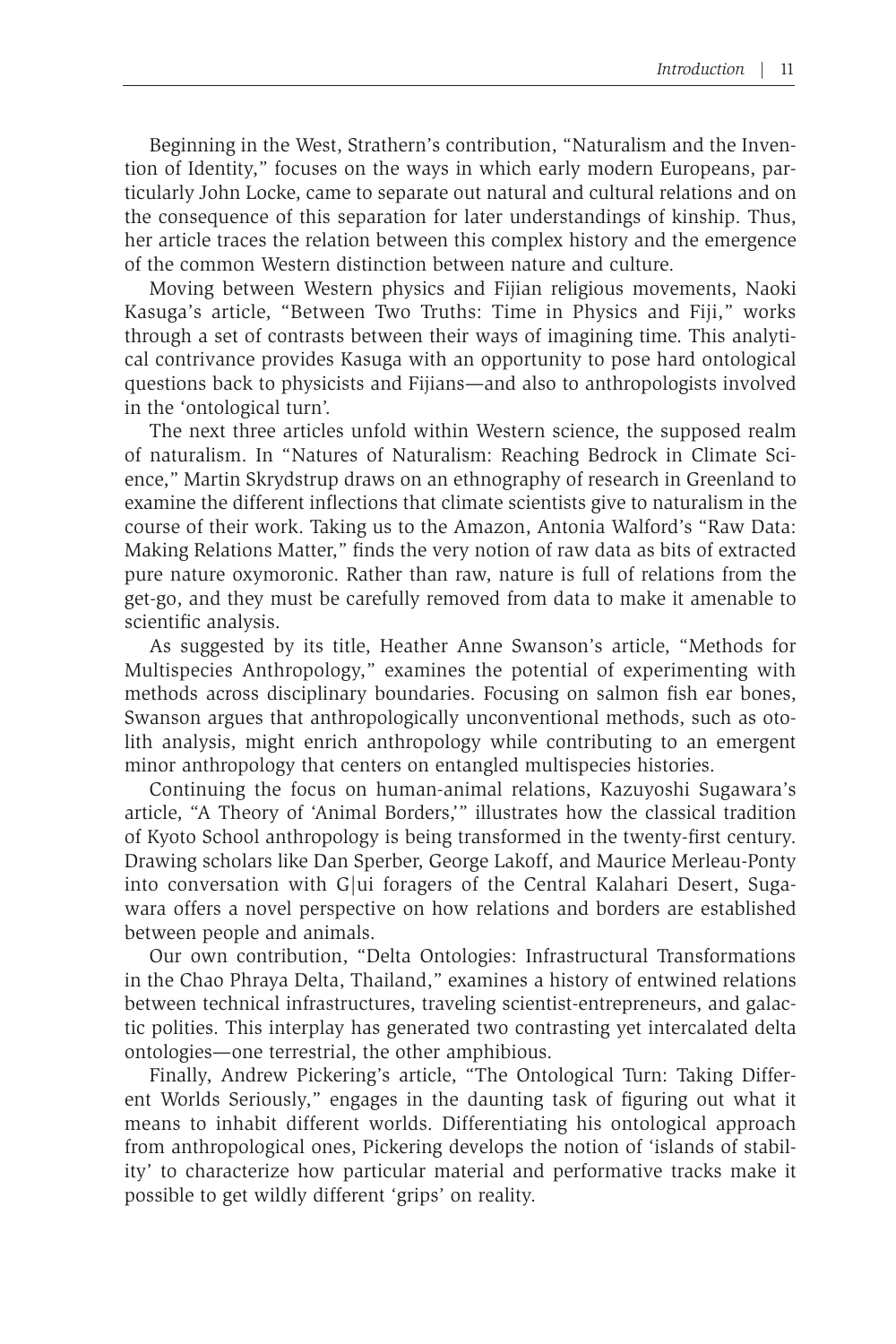## **Acknowledgments**

This work was supported by JSPS KAKENHI Grant No. 24251017 and 15K12957, Open Research Area for the Social Sciences (ORA) co-funded by JSPS, ESRC, NWO, and ANR, and the Institute for Research in Humanities, Kyoto University.

**Casper Bruun Jensen** is Project Associate Professor in the Department of Anthropology, Osaka University. He is the author of *Ontologies for Developing Things: Making Health Care Futures Through Technology* (2010) and *Monitoring Movements in Development Aid: Recursive Partnerships and Infrastructures* (2013, with Brit Ross Winthereik). He is also the editor of *Deleuzian Intersections: Science, Technology, Anthropology* (2009, with Kjetil Rödje) and *Infrastructures and Social Complexity: A Companion* (2016, with Penny Harvey and Atsuro Morita).

**Atsuro Morita** is an Associate Professor of Anthropology at Osaka University. He has done ethnographic research on technology development in Thailand, focusing on how ideas, artifacts, and people travel in and out of Thailand. Together with Casper Bruun Jensen, he currently convenes the Japanese team of the Delta's Dealing with Uncertainty project. He is the author of *Engineering in the Wild* (Sekaishiso-sha, in Japanese) and editor of *Infrastructures and Social Complexity: A Companion* (2016, with Penny Harvey and Casper Bruun Jensen).

#### **Notes**

1. The original participants were Geoffrey Bowker, Casper Bruun Jensen, Naoki Kasuga, Eduardo Kohn, Atsuro Morita, Andrew Pickering, Hugh Raffles, Marilyn Strathern, and Kazuyoshi Sugawara.

#### **References**

- Amino, Yoshihiko. 2012. *Rethinking Japanese History*. Ann Arbor: University of Michigan Press.
- Aruga Kizaemon. 1939. *Daikazoku Seido to Nago Seido: Nambu Ninohe-gun Ishigamimura ni okeru* [The institutions of large household and 'Nago' in Ishigami Village in Nambu Ninohe District]. Tokyo: Attic Museum.
- Aruga Kizaemon. 2000. "Aruga Kizaemon Saigo no Kowa" [The last lecture by Aruga Kizaemon]. In *Aruga Kizaemon Kenkyu* [Aruga Kizaemon studies], ed. Ryukichi Kitagawa, 3–84. Tokyo: Toshindo.
- Barth, Fredrik, Andre Gingrich, Robert Parkin, and Sydel Silverman. 2005. *One Discipline, Four Ways: British, German, French, and American Anthropology*. Chicago: University of Chicago Press.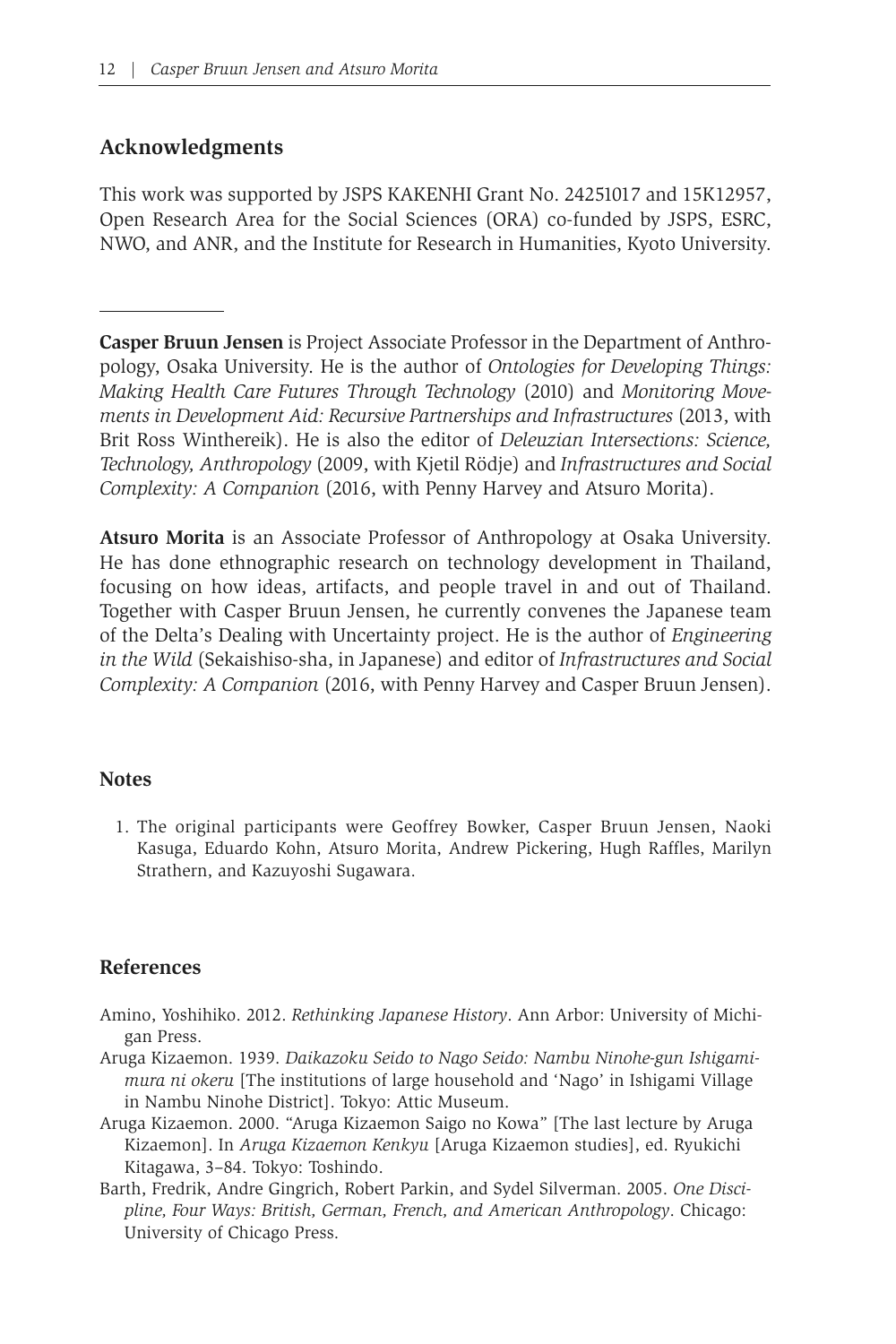Bateson, Gregory. 1972. *Steps to an Ecology of Mind.* New York: Ballentine Books.

- Bird-David, Nurit. 1999. "'Animism' Revisited: Personhood, Environment, and Relational Epistemology." *Current Anthropology* 40 (S1): S67–S91.
- Clammer, John. 2001. *Japan and Its Others: Globalization, Difference and the Critique of Modernity*. Melbourne: Trans Pacific Press.
- Clifford, James. 1992. "Traveling Cultures." In *Cultural Studies*, ed. Lawrence Grossberg, Cary Nelson, and Paula Treichler, 96–117. New York: Routledge.
- Deleuze, Gilles, and Félix Guattari. 1986. *Kafka: Toward a Minor Literature*. Trans. Dana Polan. Minneapolis: University of Minnesota Press.
- Ferguson, James. 1997. "Anthropology and Its Evil Twin: 'Development' in the Constitution of a Discipline." In *International Development and the Social Sciences: Essays on the History and Politics of Knowledge*, ed. Frederick Cooper and Randall M. Packard, 150–175. Berkeley: University of California Press.
- Hamashita, Takeshi. 2008. *China, East Asia and the Global Economy: Regional and Historical Perspectives*. Ed. Linda Grove and Mark Selden. London: Routledge.
- Haraway, Donna. 2006. "Encounters with Companion Species: Entangling Dogs, Baboons, Philosophers, and Biologists." *Configurations* 14 (1–2): 97–114.
- Holbraad, Martin, Morten Axel Pedersen, and Eduardo Viveiros de Castro. 2014. "The Politics of Ontology: Anthropological Positions." *Cultural Anthropology*, 13 January. https://culanth.org/fieldsights/462-the-politics-of-ontology-anthropological-positions (accessed 6 March 2017).
- Ivy, Marilyn. 1995. *Discourses of the Vanishing: Modernity, Phantasm, Japan*. Chicago: University of Chicago Press.
- Jensen, Casper Bruun. 2012. "Anthropology as a Following Science: Humanity and Sociality in Continuous Variation." *NatureCulture* 1 (1): 1–24.
- Jensen, Casper Bruun, and Anders Blok. 2013. "Techno-animism in Japan: Shinto Cosmograms, Actor-Network Theory, and the Enabling Powers of Non-human Agencies." *Theory, Culture & Society* 30 (2): 84–115.
- Jensen, Casper Bruun, and Atsuro Morita. 2012. "Anthropology as Critique of Reality: A Japanese Turn." *HAU: Journal of Ethnographic Theory* 2 (2): 358–370.
- Jensen, Casper Bruun, and Brit Ross Winthereik. 2013. *Monitoring Movements in Development Aid: Recursive Partnerships and Infrastructures.* Cambridge, MA: MIT Press.
- Jullien, François. 1995. *The Propensity of Things: Toward a History of Efficacy in China*. Trans. Janet Lloyd. New York: Zone Books.
- Kasuga, Naoki, and Casper Bruun Jensen. 2012. "An Interview with Naoki Kasuga." *HAU: Journal of Ethnographic Theory* 2 (2): 389–397.
- Knorr Cetina, Karin. 1999. *Epistemic Cultures: How the Sciences Make Knowledge*. Cambridge, MA: Harvard University Press.
- Kuper, Adam. 1996. *Anthropology and Anthropologists: The Modern British School*. 3rd ed. London: Routledge.
- Latour, Bruno. 1993. *We Have Never Been Modern.* Trans. Catherine Porter. Cambridge, MA: Harvard University Press.
- Latour, Bruno. 2004. *Politics of Nature: How to Bring the Sciences into Democracy*. Trans. Catherine Porter. Cambridge, MA: Harvard University Press.
- Maruyama Masao. 1974. *Studies in the Intellectual History of Tokugawa Japan*. Trans. Mikiso Hane. Princeton, NJ: Princeton University Press.
- Maurer, Bill. 2005. *Mutual Life, Limited: Islamic Banking, Alternative Currencies, Lateral Reason*. Princeton, NJ: Princeton University Press.
- Merchant, Carolyn. 1983. *The Death of Nature: Women, Ecology, and the Scientific Revolution*. San Francisco: HarperSanFrancisco.